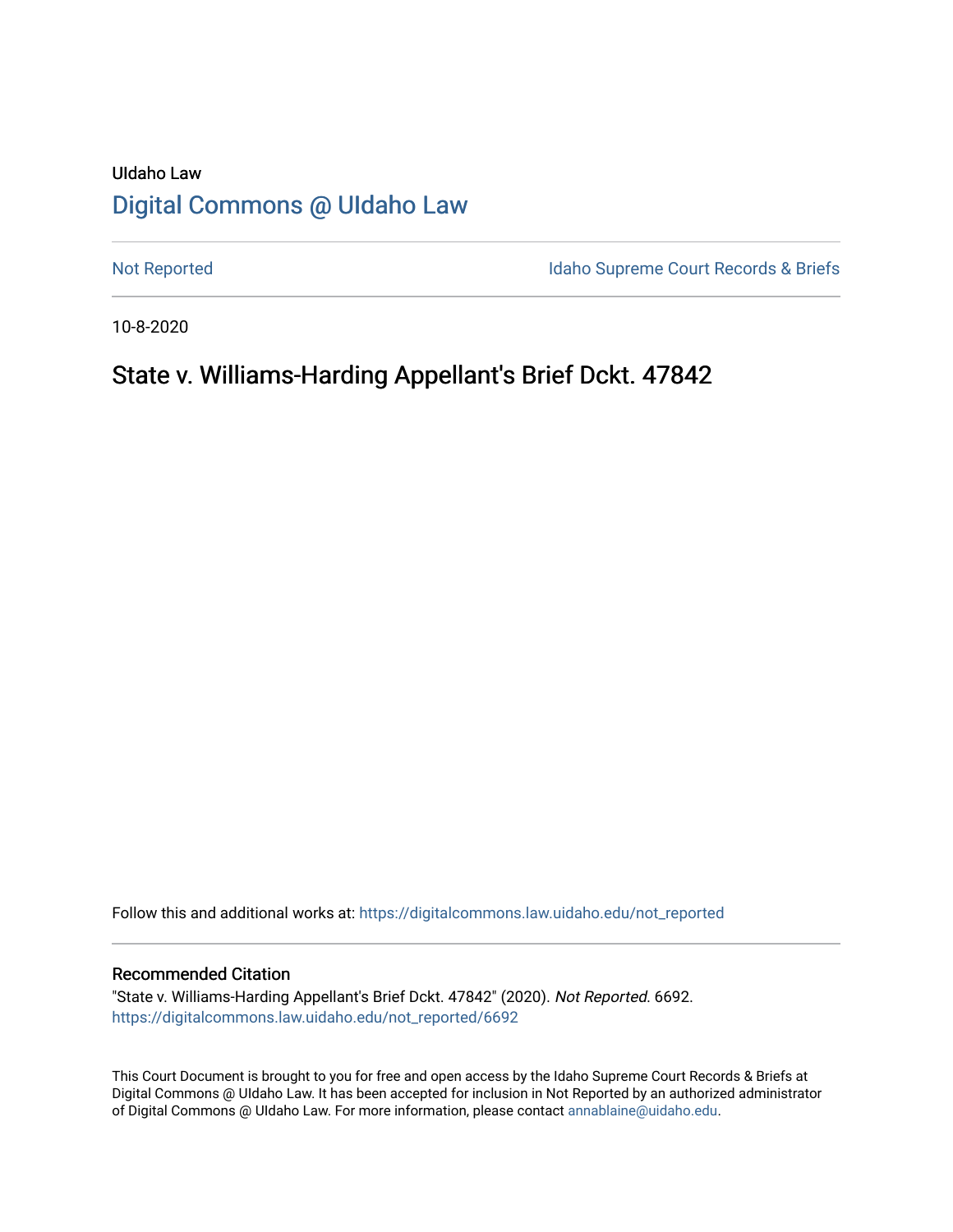Electronically Filed 10/8/2020 7:53 AM Idaho Supreme Court Melanie Gagnepain, Clerk of the Court By: Brad Thies, Deputy Clerk

ERIC D. FREDERICKSEN State Appellate Public Defender I.S.B. #6555

SALLY J. COOLEY Deputy State Appellate Public Defender I.S.B. #7353 322 E. Front Street, Suite 570 Boise, Idaho 83702 Phone: (208) 334-2712 Fax: (208) 334-2985 E-mail: documents@sapd.state.id. us

## IN THE SUPREME COURT OF THE STATE OF IDAHO

| STATE OF IDAHO,               |      |
|-------------------------------|------|
|                               |      |
| Plaintiff-Respondent,         | NOS. |
|                               | & 47 |
| V.                            |      |
|                               | ADA  |
| BAILEE KAYE WILLIAMS-HARDING, | CR01 |
|                               |      |
| Defendant-Appellant.          | РF   |
|                               |      |

NOS. 47842-2020, 47843-2020, 844-2020

COUNTY NOS. CR01-17-12224, CR0l-18-17065, & CR0l-19-46925

ELLANT'S BRIEF

# STATEMENT OF THE CASE

Nature of the Case

Bailee Kaye Williams-Harding pied guilty to two counts of heroin possession in two separate cases, and, after being placed on probation in both cases, she was charged with unlawful possession of a firearm. Her probations were revoked after she pied guilty to the new crime. On appeal, Ms. Williams-Harding contends that the district court erred in revoking her probations and that her sentence of five years, with two years fixed, for possession of a firearm represents an abuse of the district court's discretion. She further contends that the district court abused its discretion in failing to reduce her sentences in light of the additional information submitted in conjunction with her subsequent Idaho Criminal Rule 35 *(hereinafter,* Rule 35) motions.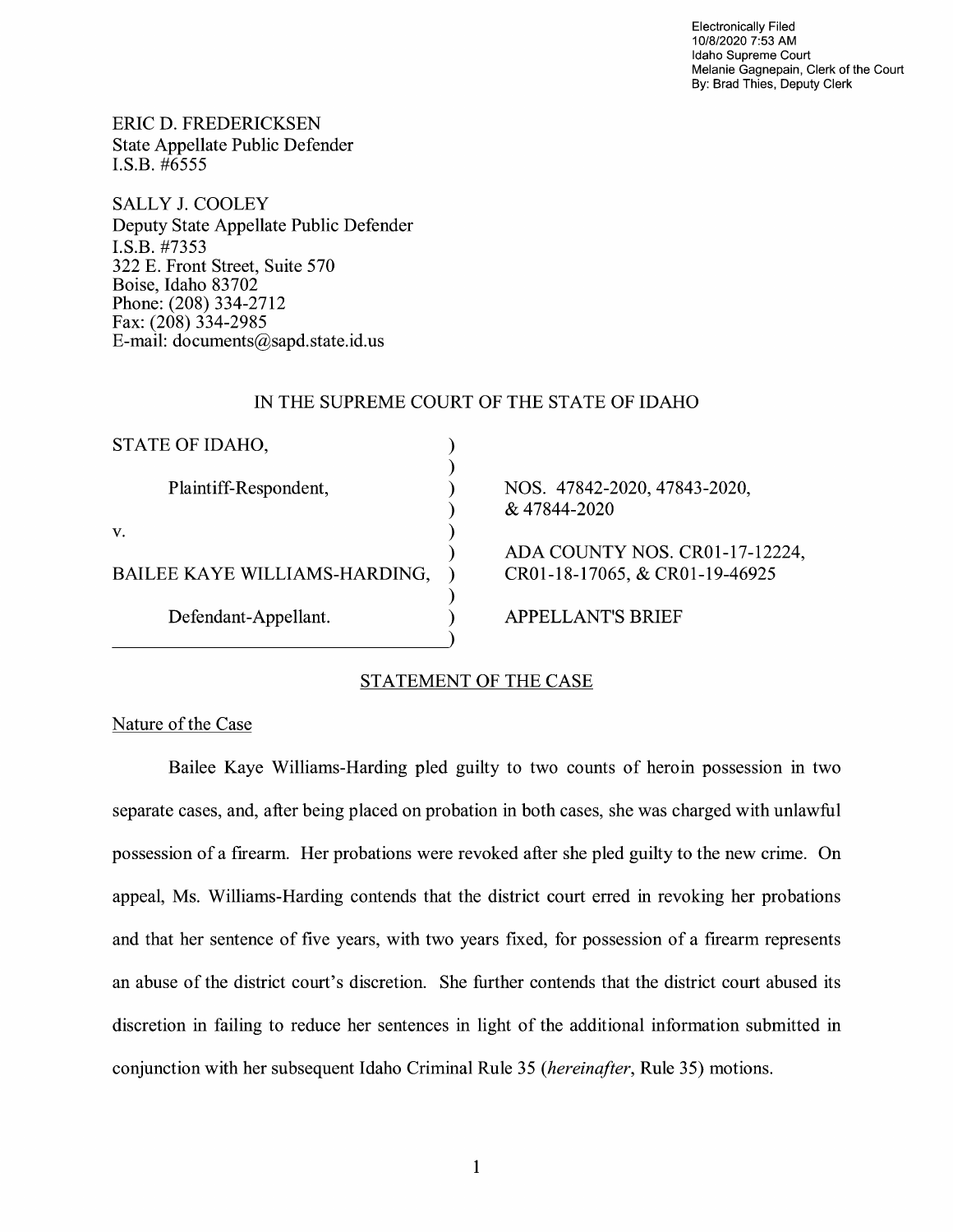## Statement of the Facts & Course of Proceedings

Supreme Court Docket No. 47842 (Ada County No. CR0l-17-12224) *(hereinafter,* the 2017 heroin possession case), Supreme Court Docket No. 47843 (Ada County No. CR0l-18- 17065) *(hereinafter,* the 2018 heroin possession case), and Supreme Court Docket No. 47844 (Ada County No. CR0l-19-46925) *(hereinafter,* the firearm case) have been consolidated for appellate purposes.

In 2017, Ms. Williams-Harding pled guilty to possessing heroin. (R.47842, pp.27-36, 45.) She was sentenced to seven years, with two years fixed, but placed on probation for seven years. (R.47842, pp.39, 45-50.) In 2018, the State filed a motion for probation violation, which alleged that Ms. Williams-Harding violated the terms and conditions of her probation by being charged with new crimes, $\frac{1}{2}$  failing to complete rehabilitation programs, failing to maintain fulltime employment, failing to report to her probation officer as directed, failing to obtain permission to leave her assigned district, using heroin and methamphetamine, failing to submit to a urinalysis, and failing to pay restitution, fmes, fees and costs. (R.47842, pp.52-62, 66-68.) Ms. Williams-Harding admitting to violating some of the terms and conditions of her probation.  $(R.47842, p.75.)$ 

Ms. Williams-Harding pled guilty to the amended charge of possessing heroin. (R.47843, pp.28, 30-43.) Her probation was revoked in the 2017 heroin possession case, and she was sentenced to seven years, with three years fixed, in the 2018 heroin possession case. (R.47843, pp.46-51; R.47842, pp.75-79.) The district court retained jurisdiction in both cases. (R.47843, pp.28, 49; R.47842, pp.76-77.) The sentences were ordered to be served concurrently.

 $<sup>1</sup>$  Ms. Williams-Harding was charged with delivering heroin, possession of drug paraphernalia,</sup> and careless driving. (R.47842, pp.53, 67.)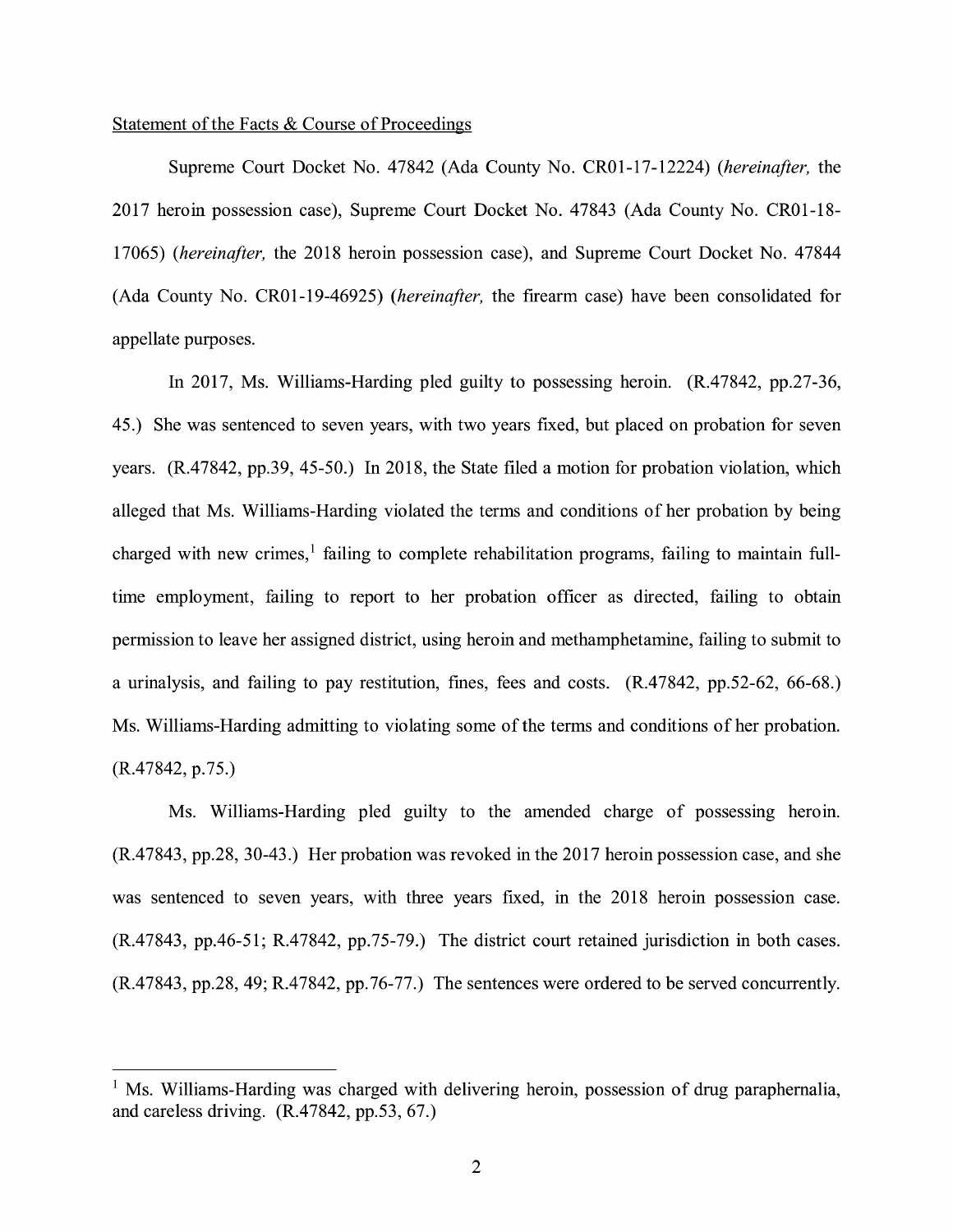(R.47843, p.53; R.47842, p.73.) After a period of retained jurisdiction, Ms. Williams-Harding was placed on probation in both cases for seven years. (R.47843, pp.53-58; R.47842, pp.79-83.)

In 2019, Ms. Williams-Harding was in a traffic accident and it was discovered that she was in possession of a firearm. (Presentence Investigation Report (*hereinafter*, PSI),<sup>2</sup> pp. 106-08.) Ms. Williams-Harding was charged by information with one count of unlawful possession of a firearm. (R. 47844, pp.13-14.)

The State filed a motion alleging Ms. Williams-Harding violated her probation in both cases by committing a new crime, terminating her employment without the approval of her supervising probation officer, associating with a person she was prohibited from associating with by her probation officer, and failing to pay her fines, fees and costs. (R.47843, pp.59-69; R.47842, pp.87-114.) Ms. Williams-Harding admitted to violating her probations by committing a new crime. (R.47843, pp.87, 91; R.47842, pp.I 19, 123; 1/27/20 Tr., p.7, Ls.7-25.)

In the firearm case, Ms. Williams-Harding pled guilty pursuant to a plea agreement. (R. 47844, pp.17-27.) In exchange for her guilty plea, the State agreed to recommend a sentence of five years, with two years fixed, and that the sentence be concurrent to the sentences in Ms. Williams-Harding's probation violation cases. (R. 47844, p.20.) The State also agreed not to file a persistent violator sentencing enhancement. (R. 47844, p.26.) The case was ordered to be consolidated for sentencing with her probation cases. (R.47842, p.120.)

At the sentencing/disposition hearing, the State asked the district court to sentence Ms. Williams-Harding to a term of five years, with two years fixed, to impose the sentence, and to revoke Ms. Williams-Harding's probation in both cases.  $(2/24/20 \text{ Tr}$ , p.6, L.13 – p.7, L.4.)

<sup>&</sup>lt;sup>2</sup> Appellant's use of the designation "PSI" includes the packet of documents grouped with the electronic copy of the PSI, and the page numbers cited shall refer to the corresponding page of the electronic file.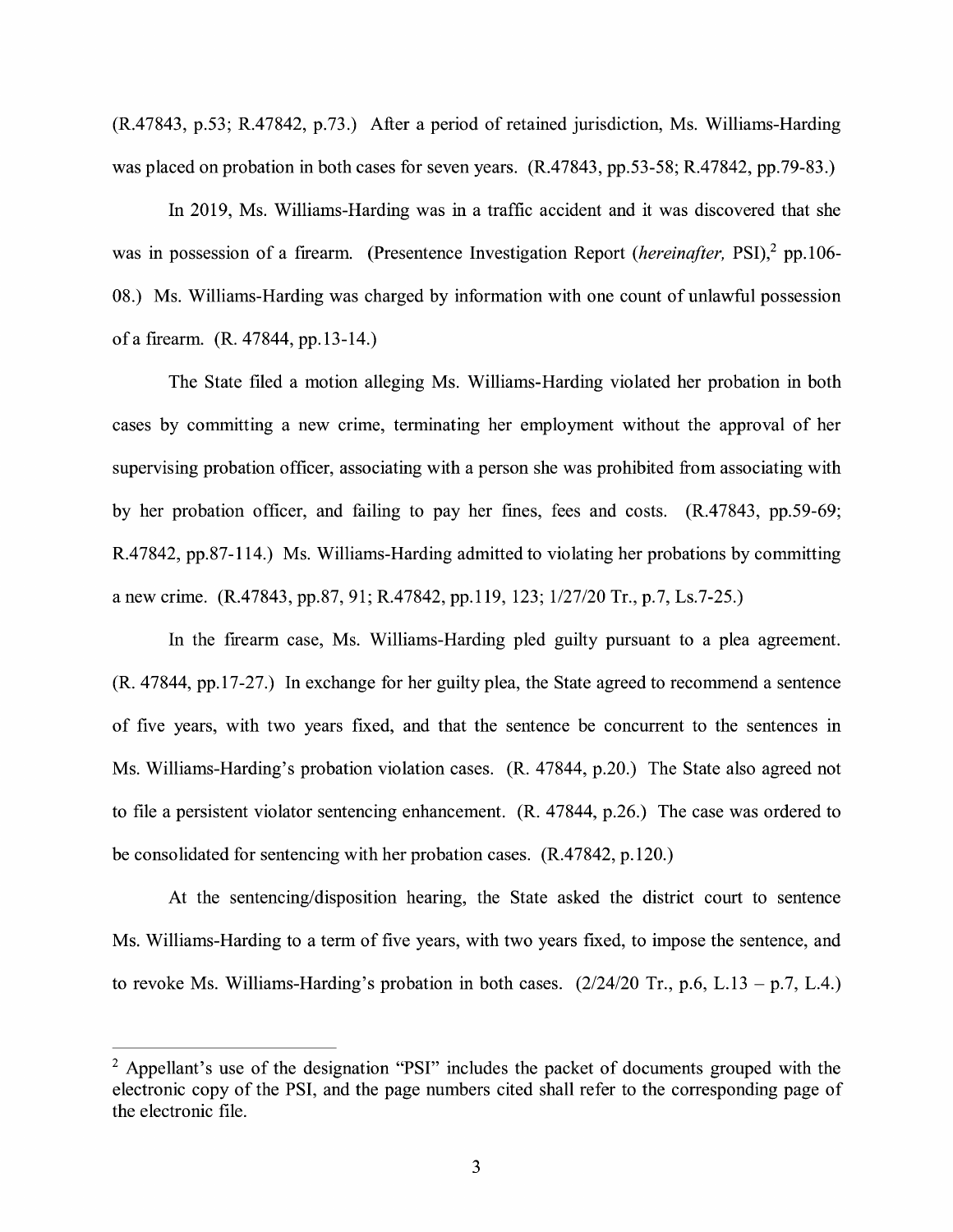Ms. Williams-Harding's counsel asked the district court to sentence her to one year fixed on her new conviction, and to retain jurisdiction in all three cases. (2/24/20 Tr., p.11, Ls.19-24; p.12,  $L.14 - p.13, L.6.$ 

The district court revoked probation in both of Ms. Williams-Harding's probation violation cases. (2/24/20 Tr., p.18, Ls.19-24; R.47843, pp.91-93; R.47842, pp.123-25.) She was sentenced to five years, with two years fixed, for unlawfully possessing a firearm. (2/24/20 Tr., p.18, Ls.19-22; R. 47844, pp.34-36.) The sentence was ordered to be served concurrent with her other two cases. (2/24/20 Tr., p.19, Ls.20-22; R. 47844, pp.34-36.) In all three cases, Ms. Williams-Harding filed a motion for reconsideration pursuant to I.C.R. 35(b). (R. 47844, p.33; R.47843, p.90; R.47842, p.122.) Ms. Williams-Harding twice submitted additional information in support of her motion for reconsideration. (R. 47844, pp.43-45, 47-50; R.47843, pp.100-102; 104-07; R.47842, pp.132-34, 136-39.) The district court denied the motions without a hearing. (Aug., pp.1-3.)

Ms. Williams-Harding filed a Notice of Appeal timely from the order revoking her probation in both cases and the judgment and conviction on the new charge. (R. 47844, pp.37- 39; R.47843, pp.94-96; R.47842, pp.126-28.)

### ISSUES

- I. Did the district court abuse its discretion when it revoked Ms. Williams-Harding's probation and executed her aggregate underlying sentences of seven years, with three years fixed?
- II. Did the district court abuse its discretion when it imposed a unified sentence of five years, with two years fixed, upon Ms. Williams-Harding following her plea of guilty to one count of unlawful possession of a firearm?
- III. Did the district court abuse its discretion when it denied Ms. Williams-Harding's Idaho Criminal Rule 35 Motions?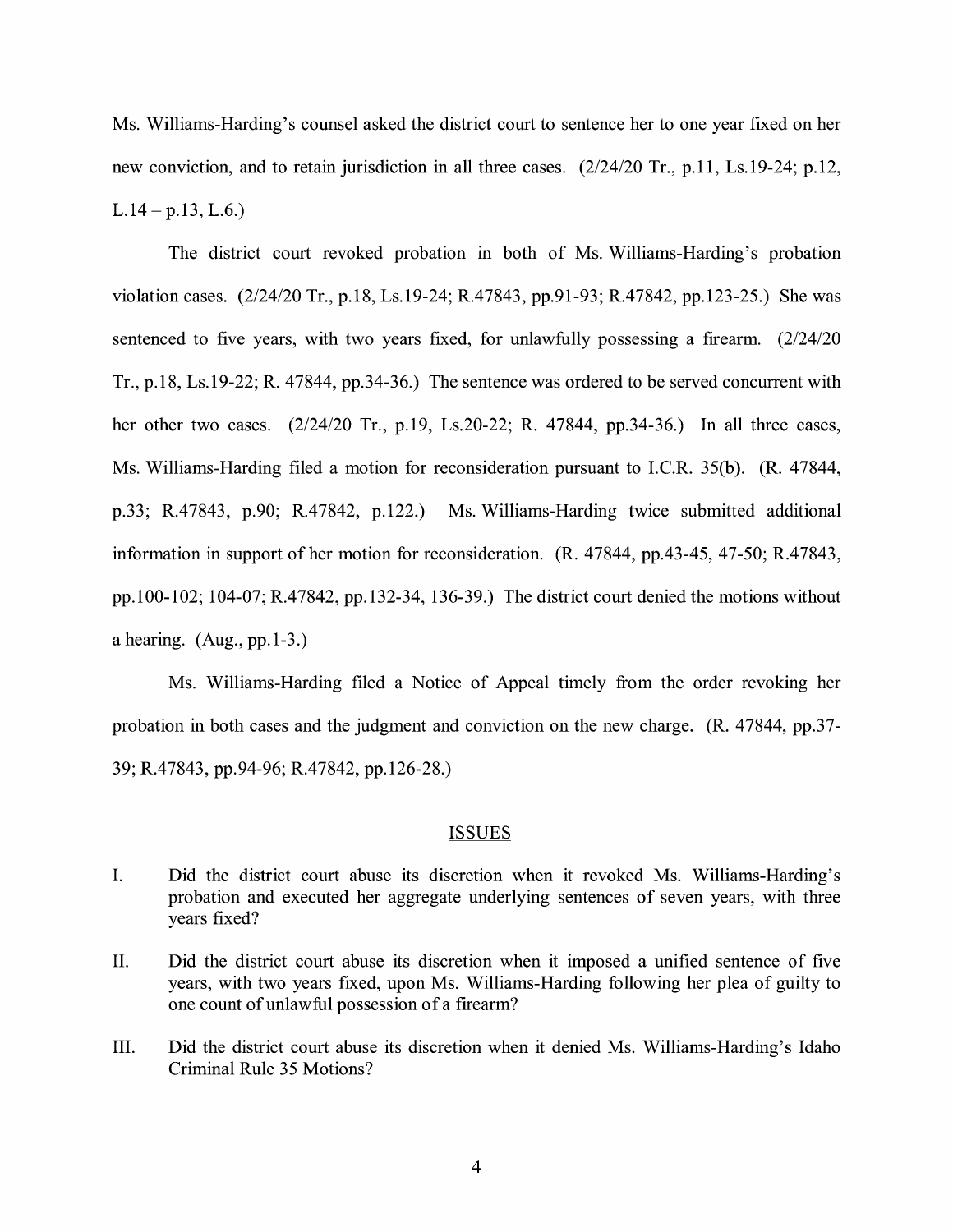#### ARGUMENT

I.

## The District Court Abused Its Discretion When It Revoked Ms. Williams-Harding's Probation

Ms. Williams-Harding asserts that the district court abused its discretion when it revoked her probation and executed her original aggregate sentences of seven years, with three years fixed. She asserts that her probation violations did not justify revoking probation, especially in light of the goals of rehabilitation and the fact that the protection of society could be best served by her continued supervision under the probation department.

There are generally two questions that must be determined by the district court in addressing allegations of probation violations: first, the court must determine whether the defendant actually violated the terms and conditions of his probation; and second, if a violation of probation has been found, the trial court must then decide the appropriate remedy for the violation. *State v. Sanchez,* 149 Idaho 102, 105 (2009). "The determination of whether a probation violation has been established is separate from the decision of what consequence, if any, to impose for the violation." *Id.* (quoting *State v. Thompson,* 140 Idaho 796, 799 (2004)). Once a probation violation has been found, the district court must determine whether it is of such seriousness as to warrant revoking probation. *State v. Chavez,* 134 Idaho 308, 312 (Ct. App. 2000). However, probation may not be revoked arbitrarily. *State v. Adams,* 115 Idaho 1053, 1055 (Ct. App. 1989). The district court must decide whether probation is achieving the goal of rehabilitation and whether probation is consistent with the protection of society. *State v. Leach,*  135 Idaho 525, 529 (Ct. App. 2001). If a knowing and intentional probation violation has been proved, a district court's decision to revoke probation will be reviewed for an abuse of discretion. LC. § 20-222; *Leach,* 135 Idaho at 529.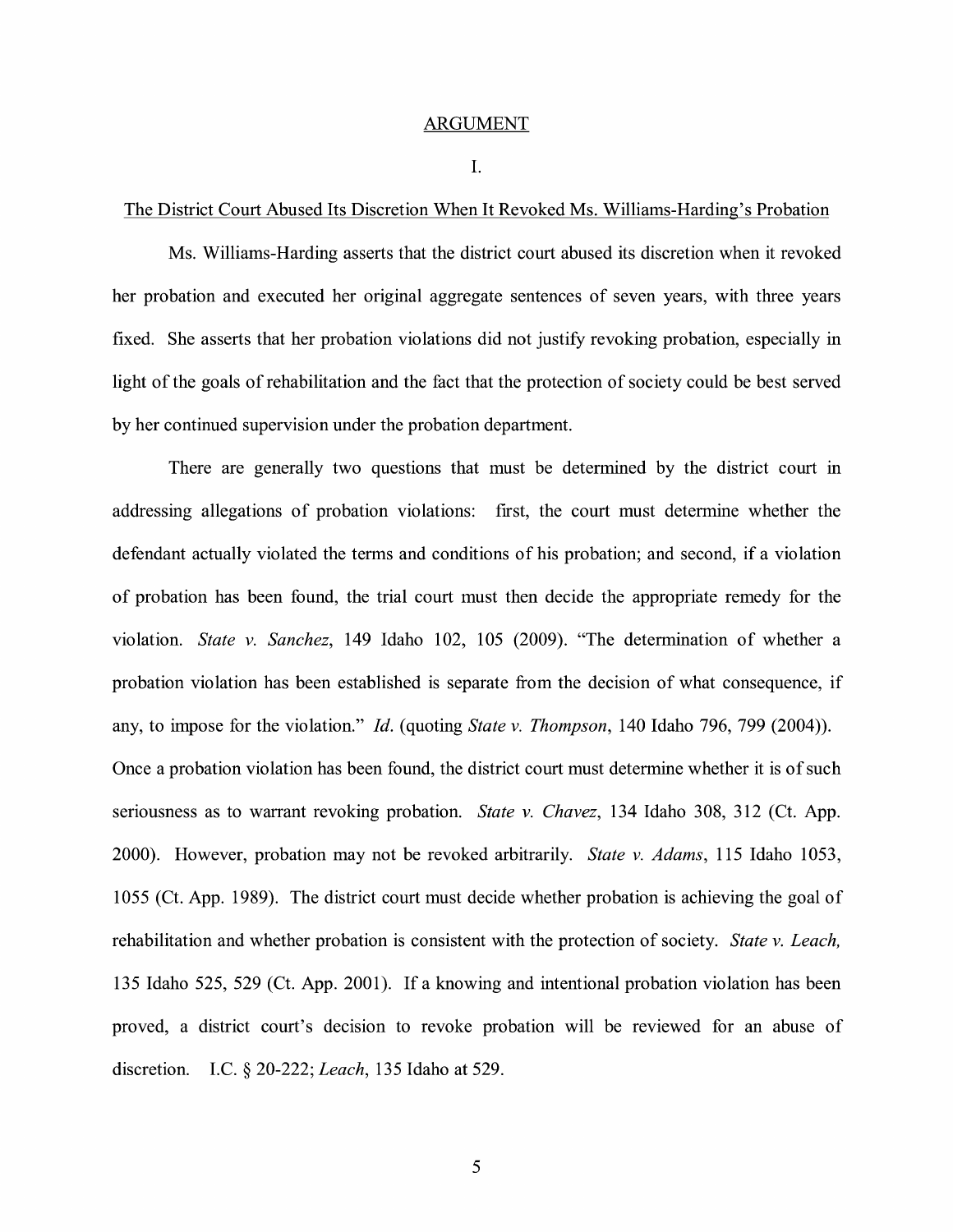Only if the trial court determines that alternatives to imprisonment are not adequate in a particular situation to meet the state's legitimate interest in punishment, deterrence, or the protection of society, may the court imprison a probationer who has made sufficient, genuine efforts to obey the terms of the probation order. *State v. Lafferty,* 125 Idaho 378, 382 (Ct. App. 1994). The final question to be answered in a probation revocation proceeding, is what prison sentence should be imposed? *State v. Leach,* 135 Idaho 525, 529 (Ct. App. 2001).

Ms. Williams-Harding asserts that the district court abused its discretion in finding that her probation violations justified revocation. Ms. Williams-Harding had turned her life around; she was remaining sober after so many years of drug addiction.  $(2/24/20 \text{ Tr.}, p.8, L.14 - p.9,$ L.2; p.9, Ls.16-23; p.14, Ls.8-25.) She had reconnected with her family, her main source of support, because she was able to stay sober while on probation. (2/24/20 Tr., p.9, Ls.3-12; p.14, Ls.10-16; p.15, L.25-p.16, L.2.)

Ms. Williams-Harding exhibited considerable remorse for her actions and truly desires to tum her life around. At her disposition hearing, she took full responsibility for her actions and asked the district court for another chance on probation. (2/24/20 Tr., p.10, Ls.20-21; p.15, Ls.14-16.) She told the court, "This is the first time being incarcerated that I feel like I have something to lose by going to prison, things in my life worth fighting for." (2/24/20 Tr., p.14, Ls.19-23.) She expressed confidence in her abilities, telling the court, "I know that I'm more than capable of doing things right." (2/24/20 Tr., p.15, Ls.18-19.)

In light of all of the mitigating evidence that was presented to the district court that demonstrates Ms. Williams-Harding's significant rehabilitative potential, the district court abused its discretion when it revoked her probations.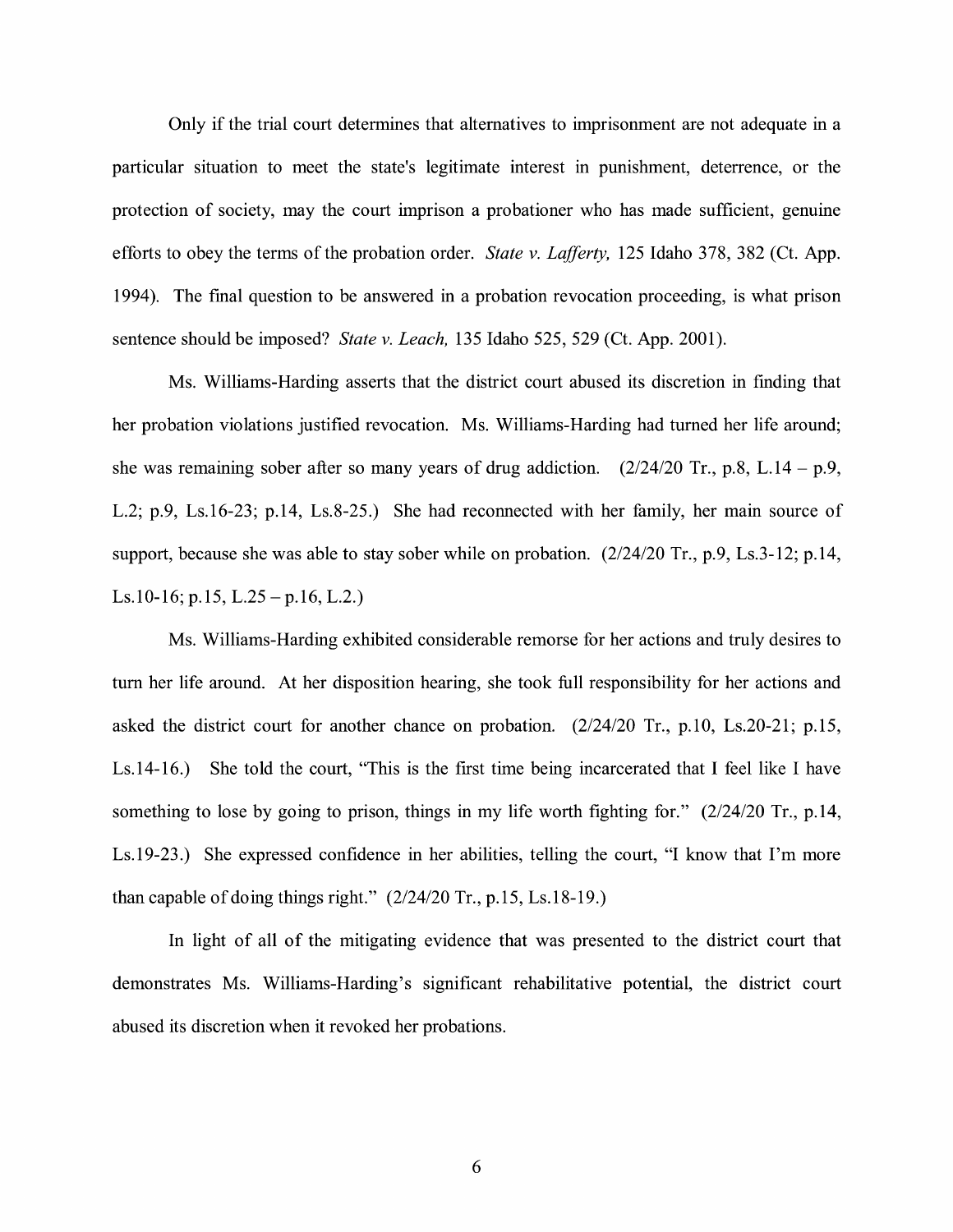II.

# The District Court Abused Its Discretion When It Imposed A Unified Sentence Of Five Years, With Two Years Fixed, Upon Ms. Williams-Harding Following Her Plea Of Guilty To Unlawfully Possessing A Firearm

Ms. Williams-Harding asserts that, given any view of the facts, her unified sentence of five years, with two years fixed, is excessive. Where a defendant contends that the sentencing court imposed an excessively harsh sentence, the appellate court will conduct an independent review of the record considering the nature of the offense, the character of the offender, and the protection of the public interest. *See State v. Reinke,* 103 Idaho 771 (Ct. App. 1982). In reviewing a trial court's decision for an abuse of discretion, the relevant inquiry regards four factors:

Whether the trial court: (1) correctly perceived the issue as one of discretion; (2) acted within the outer boundaries of its discretion; (3) acted consistently with the legal standards applicable to the specific choices available to it; and (4) reached its decision by the exercise of reason.

*Lunneborg v. My Fun Life,* 163 Idaho 856, 863 (2018).

Ms. Williams-Harding does not allege that her sentence exceeds the statutory maximum. Accordingly, in order to show the district court abused its discretion by failing to reach its decision by the exercise of reason, Ms. Williams-Harding must show that in light of the governing criteria, the sentence was excessive considering any view of the facts. *State v. Jackson,* 130 Idaho 293, 294 (1997). The governing criteria or objectives of criminal punishment are: (1) protection of society; (2) deterrence of the individual and the public generally; (3) the possibility of rehabilitation; and (4) punishment or retribution for wrongdoing. *Id.* 

In light of the mitigating factors present in this case, Ms. Williams-Harding's sentence is excessive considering any view of the facts.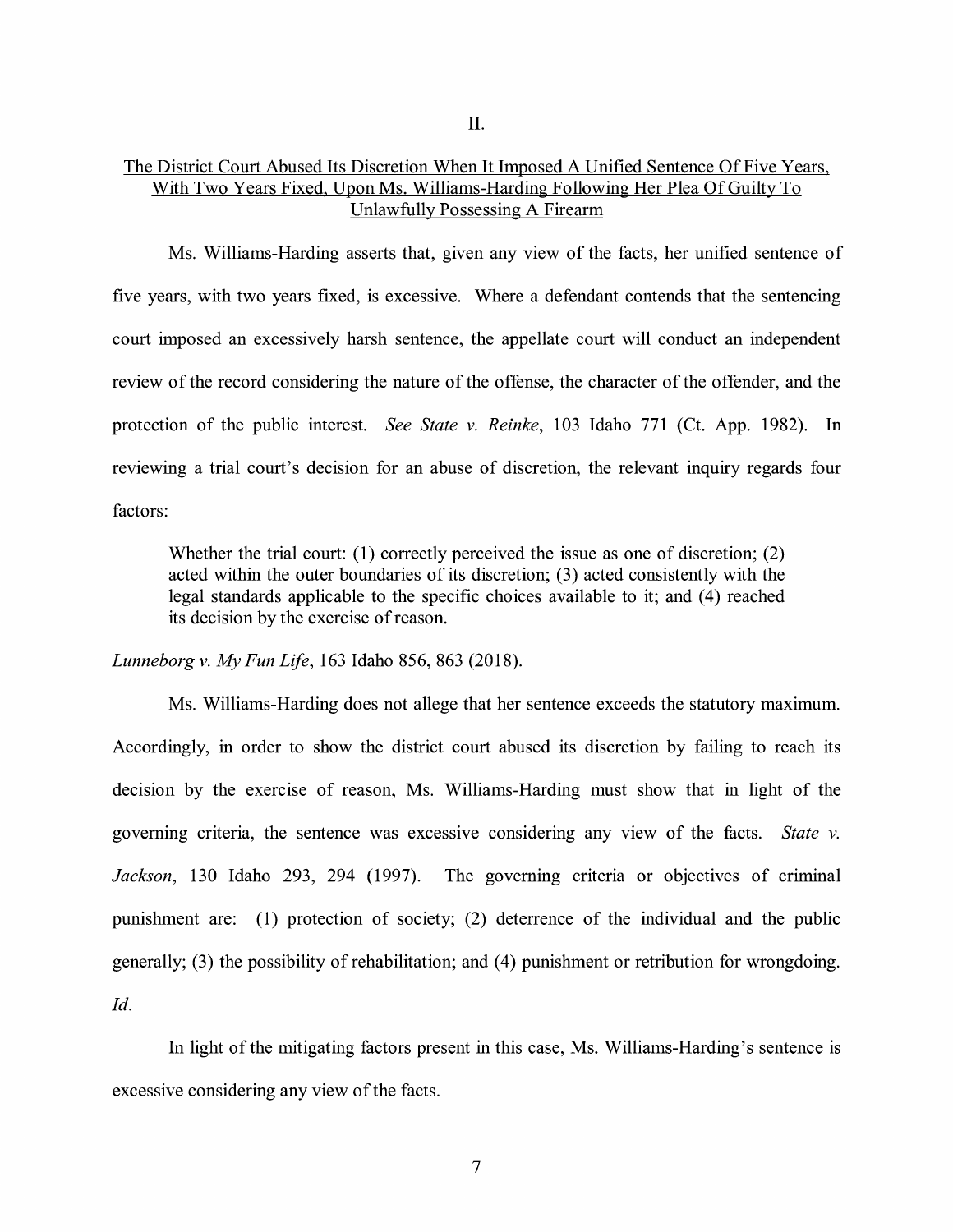At her sentencing/disposition hearing, Ms. Williams-Harding told the court:

Even though it was only last year that you sentenced me to the Rider, I feel like I'm completely a different person now, and I've accomplished many things since then.

I know that if I wouldn't have gotten the opportunity to go on a Rider, I wouldn't have been able to stay sober. This is definitely a blessing for me. It gave me the chance to contemplate the direction of my life and reflect on how damaging my addiction actually was.

For the first time in a few years, I've been able to have hope and goals in a relationship with my family.

I went into and left the Rider with my main goal being to stay sober, and I'm really proud that I was able to do this. I've been tempted to relapse on alcohol many times at my job, but because I was able to be aware of triggers and how to cope with them, I was able to stay sober.

(2/24/20 Tr., p.14, Ls.1-23.)

One factor supporting Ms. Williams-Harding's rehabilitative potential is the fact that she has strong support from her family. Ms. Williams-Harding has a good relationship with her parents, her brother, and her step-parents. (PSI, p.44.) Ms. Williams-Harding's mother, father, grandmother, and grandfather were present in the courtroom to support her during her sentencing/disposition hearing. (2/24/20 Tr., p.9, Ls.3-10; p.15, L.25 - p.16, L.2.) *See State v. Shideler,* 103 Idaho 593, 594-595 (1982) (reducing sentence of defendant who had the support of his family and employer in his rehabilitation efforts).

Further, Ms. Williams-Harding expressed considerable remorse and accepted responsibility for her actions. (R. 47844, pp.17-27; R.47843, pp.87, 91; R.47842, pp.119, 123; 1/27/20 Tr., p.7, Ls.7-25.) Ms. Williams-Harding expressed regret and remorse for the thinking errors that brought her before the court, stating "looking back now, I see that it was naive of me to think that as long as I was sober, I would never end up back in jail."  $(2/24/20 \text{ Tr}$ , p.14, L.25 p.15, L.2.) Ms. Williams-Harding has shown remorse for her conduct and taken full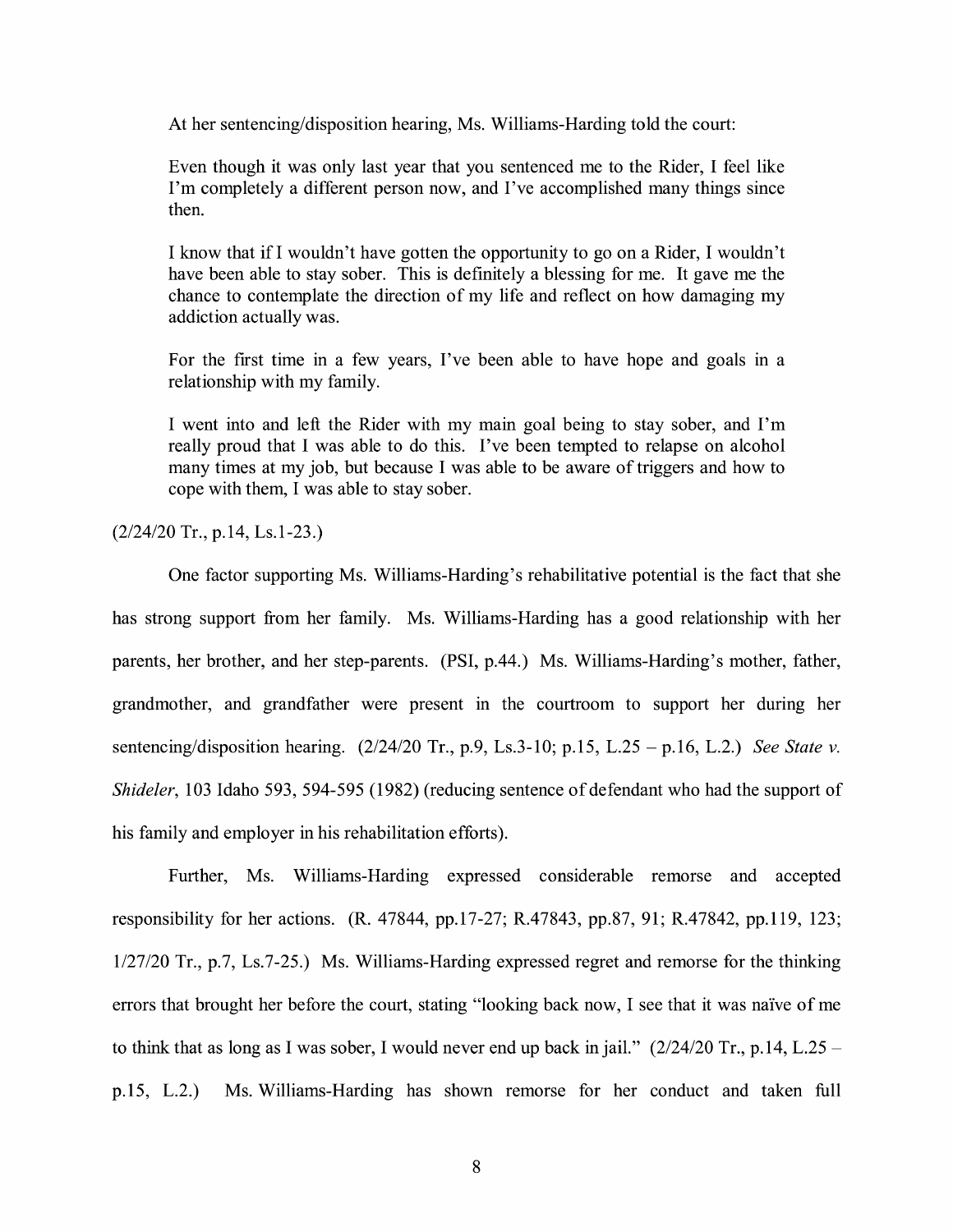responsibility for violating the law. Regarding her actions in committing the crime, Ms. Williams-Harding stated, "It wasn't even until I was sitting in jail on this new charge, confused and angry about how I even let this happened, that I realized what I never saw before. Not only is drug addiction fatal, but so are the many behaviors and thinking errors that many addicts pick up along the way." (2/24/20 Tr., p.15, Ls.6-11.) At her sentencing/disposition hearing, Ms. Williams-Harding told the court:

I understand the seriousness of this charge and accept the consequences from it, however I feel that I need to ask for another chance because I've come so far, and I know that I'm more than capable of doing things right.

This is the first time being incarcerated that I feel like I have something to lose by going to prison, things in my life worth fighting for. I'm just asking that you take all the good I've done in consideration.

And lastly, I would just like to thank my family for being here and always loving me unconditionally.

 $(2/24/20 \text{ Tr.}, p.15, L.15 - p.16, L.2.)$  Idaho recognizes that some leniency is required when a

defendant expresses remorse for her conduct and accepts responsibility for his acts. *State v.* 

*Shideler,* 103 Idaho 593, 595 (1982); *State v. Alberts,* 121 Idaho 204, 209 (Ct. App. 1991).

Based upon the above mitigating factors, Ms. Williams-Harding asserts that the district court abused its discretion by imposing an excessive sentence upon her. She asserts that had the district court properly considered her considerable remorse and her family and community support, it would have imposed a less severe sentence.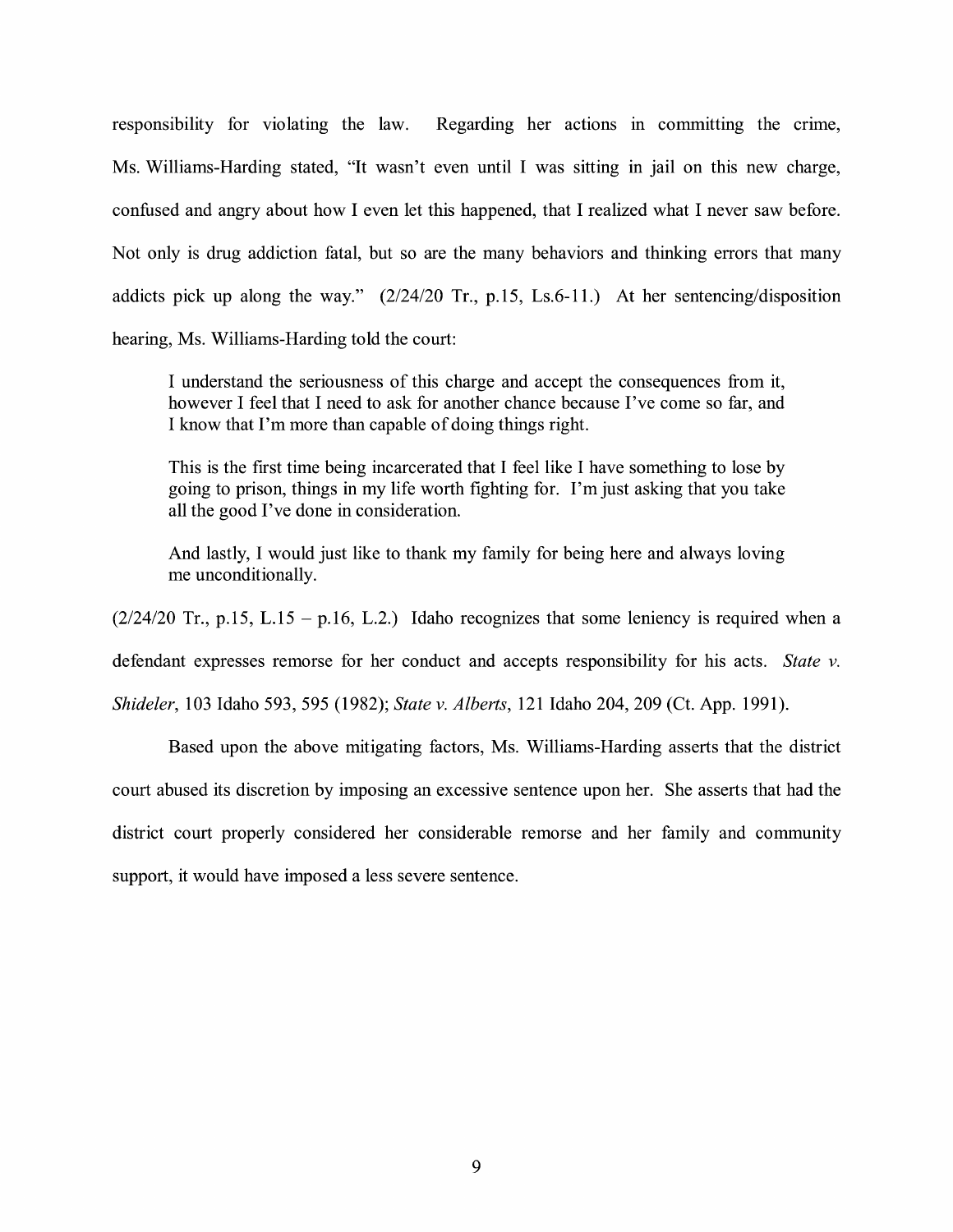III.

# The District Court Abused Its Discretion When It Denied Ms. Williams-Harding's Rule 35 Motions For Sentence Reductions In Light Of The New Information Offered In Support Of Her Rule 35 Motions

Although Ms. Williams-Harding contends that her sentence is excessive in light of the information in front of the district court at the time of her February 24, 2020 sentencing/disposition hearing *(see* Part II, *supra),* she asserts that the excessiveness of her sentence is even more apparent in light of the new information submitted in conjunction with her Rule 35 motions. Ms. Williams-Harding asserts that the district court's denial of her motions for sentence modifications represents an abuse of discretion.

A motion to alter an otherwise lawful sentence under Rule 35 is addressed to the sound discretion of the sentencing court, and essentially is a plea for leniency which may be granted if the sentence originally imposed was unduly severe. *State v. Trent,* 125 Idaho 251, 253 (Ct. App. 1994). "The criteria for examining rulings denying the requested leniency are the same as those applied in determining whether the original sentence was reasonable." Id. "If the sentence was not excessive when pronounced, the defendant must later show that it is excessive in view of new or additional information presented with the motion for reduction. *Id.* 

Ms. Williams-Harding asked the court to reduce her aggregate sentence from seven years, with three years fixed, to seven years, with two years, fixed. (R. 47844, p.45; R.47843, p.102; R.4 7842, p.134.) She told the court that she wanted her fixed time reduced so that she could be eligible for the work center earlier and could thus make money to pay off her fmes and save towards her future. (R. 47844, p.45; R.47843, p.102; R.47842, p.134.) Ms. Williams-Harding also submitted a parole plan to the district court. (R. 47844, p.45; R.47843, p.102; R.47842, p.134.) She has a residence, treatment, transport, support, work, and even leisure time plans.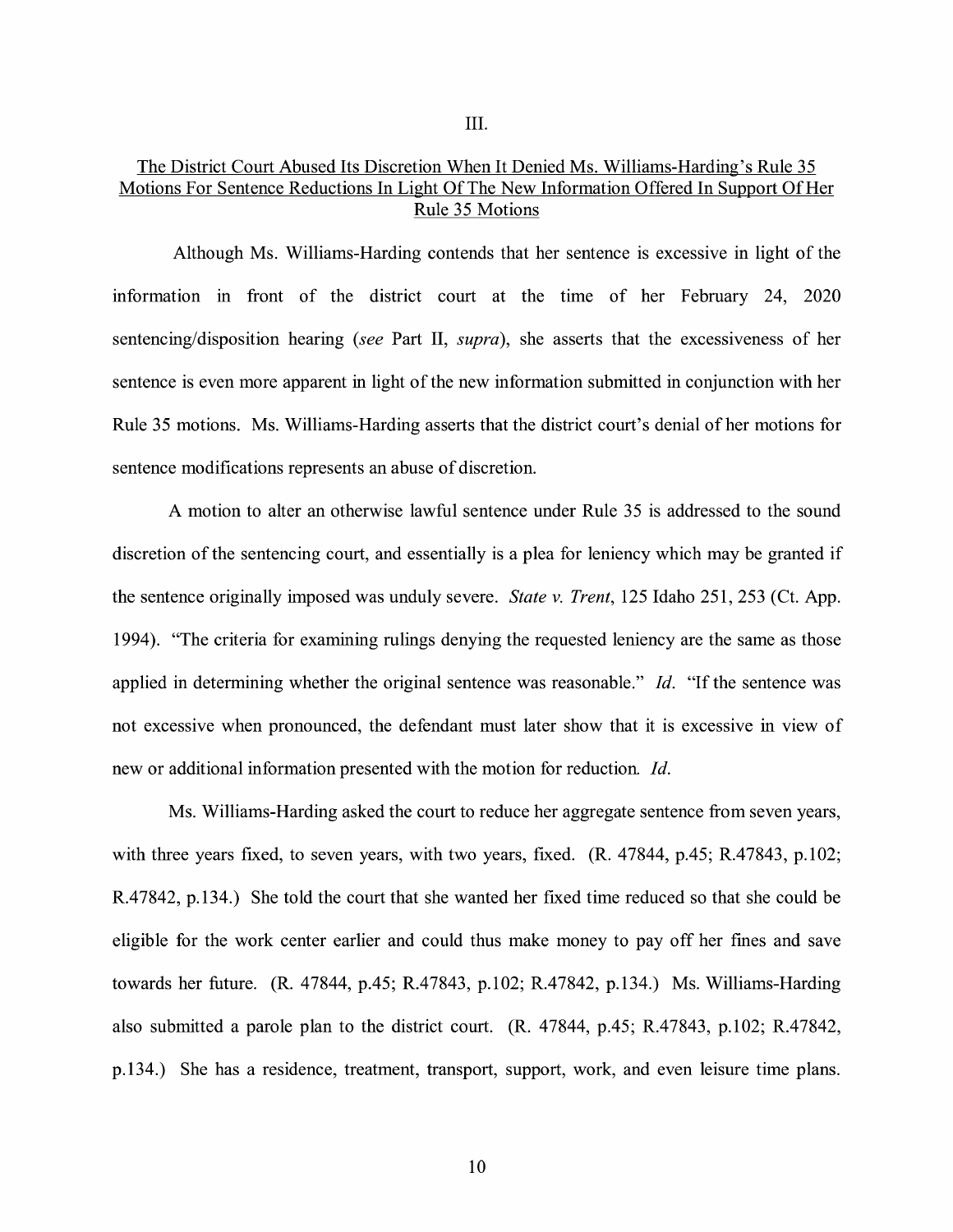(R. 47844, p.45; R.47843, p.102; R.47842, p.134.) Ms. Williams-Harding also wrote to the court and advised it that she intended to enroll in classes and to take advantage of the opportunities prison provided. (R. 47844, p.45; R.47843, p.102; R.47842, p.134.) The information Ms. Williams-Harding submitted in support of her Rule 35 motion was new and additional information that was not before the district court at sentencing.

Ms. Williams-Harding's mother, Ann Herman, wrote to the court on her daughter's behalf. (R. 47844, pp.49-50; R.47843, pp.106-07; R.47842, pp.138-39.) Ms. Herman told the court that she has seen changes in her daughter and believed that Ms. Williams-Harding had shown growth and maturity. (R. 47844, pp.49-50; R.47843, pp.106-07; R.47842, pp.138-39.) She discussed Ms. Williams-Harding's parole plan, and her daughter's pride in maintaining her sobriety. (R. 47844, pp.49-50; R.47843, pp.106-07; R.47842, pp.138-39.) Ms. Herman also supported her daughter's request for a lesser sentence in order to begin working to pay off the large amount of court costs and fines Ms. Williams-Harding had accumulated. (R. 47844, pp.49- 50; R.47843, pp.106-07; R.47842, pp.138-39.)

In light of Ms. Williams-Harding's support, her parole plan, and her intent to enroll in classes and programming to better herself, the district court should have reduced her sentences. Based on the foregoing, in addition to the mitigating evidence before the district court at the time of sentencing, it is clear the district court abused its discretion by failing to reduce Ms. Williams-Harding's sentences in response to her Rule 35 motions.